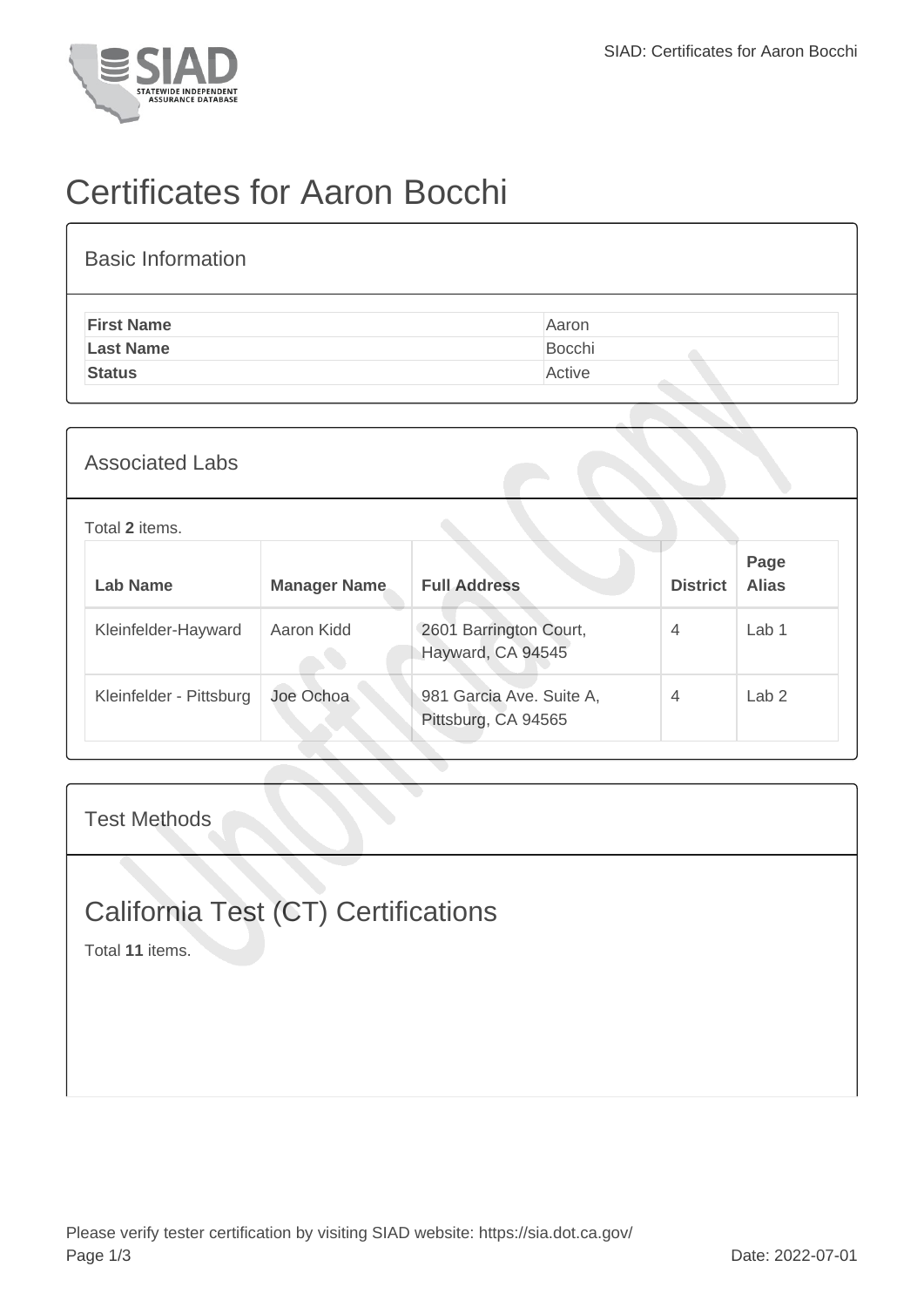

| <b>Test Method</b>                                                                 | <b>Expiration</b><br><b>Date</b> | <b>Status</b>  | <b>IA Responsible</b> | <b>Within</b><br>Lab(s)<br><b>Scope</b> | <b>Comments</b>   |
|------------------------------------------------------------------------------------|----------------------------------|----------------|-----------------------|-----------------------------------------|-------------------|
| CT 125 AGG Sampling -<br><b>AGGREGATES (JTCP -</b><br><b>HMA I / S&amp;A)</b>      | 2017-01-13                       | <b>Expired</b> | Alex<br>Sotoudehnik   | Lab $1$ ,<br>Lab <sub>2</sub>           | (No<br>comments)  |
| CT 125 HMA Sampling -<br>HMA (JTCP - HMA I)                                        | 2017-01-13                       | <b>Expired</b> | Alex<br>Sotoudehnik   | Lab $1,$<br>Lab <sub>2</sub>            | (No<br>comments)  |
| CT 216 Relative<br>Compaction - Soils and<br>Aggregates (JTCP -<br><b>S&amp;A)</b> | 2017-01-13                       | Expired        | Alex<br>Sotoudehnik   | Lab $1$ ,<br>Lab <sub>2</sub>           | (No<br>comments)  |
| CT 231 Relative<br><b>Compaction - Nuclear</b><br>Gage                             | 2017-01-13                       | <b>Expired</b> | Alex<br>Sotoudehnik   | Lab $1$ ,<br>Lab <sub>2</sub>           | (No)<br>comments) |
| CT 504 Air Content of<br><b>PCC - Pressure Method</b><br>(JTCP - PCC)              | 2021-02-27                       | <b>Expired</b> | <b>Jackie Treat</b>   | Lab 1                                   | (No)<br>comments) |
| CT 518 Unit Weight -<br>PCC (JTCP - PCC)                                           | 2021-02-27                       | <b>Expired</b> | <b>Jackie Treat</b>   | Lab <sub>1</sub>                        | (No<br>comments)  |
| CT 539 Sampling Fresh<br>Concrete (JTCP - PCC)                                     | 2021-02-27                       | Expired        | Jackie Treat          | Lab $1$ ,<br>Lab <sub>2</sub>           | (No)<br>comments) |
| CT 540 Making<br>Cylinders - PCC (JTCP -<br>PCC)                                   | 2021-02-27                       | Expired        | Jackie Treat          | Lab $1,$<br>Lab <sub>2</sub>            | (No<br>comments)  |
| CT 543 Air Content of<br>PCC - Volumetric<br>Method (JTCP - PCC)                   | 2021-02-27                       | <b>Expired</b> | Jackie Treat          | (No lab)                                | (No<br>comments)  |